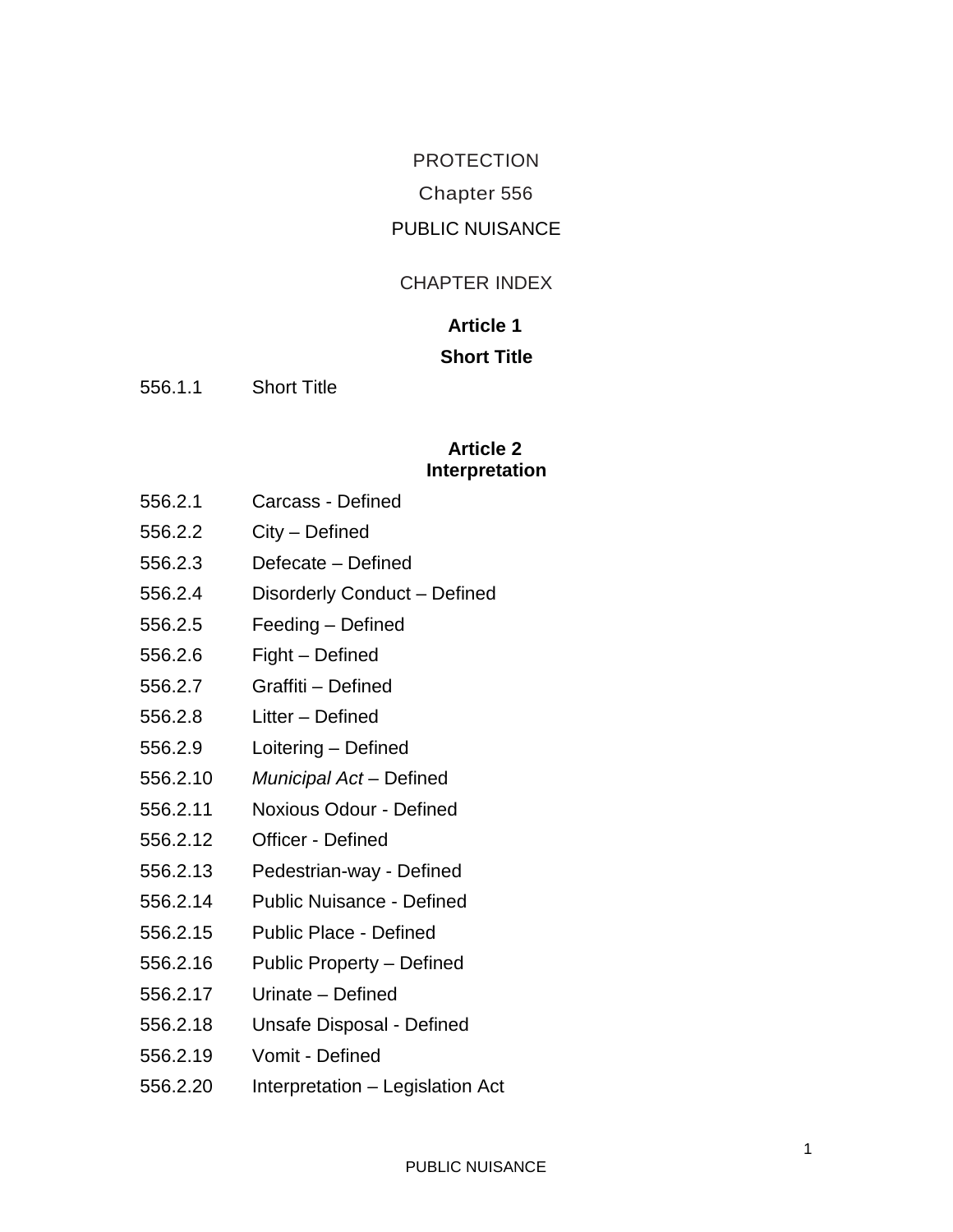### **Article 3 General – Prohibitions**

- 556.3.1 Impeding Passage Prohibition
- 556.3.2 Loitering Prohibition
- 556.3.3 Urinate, Defecate, Vomit Prohibition
- 556.3.4 Open Alcohol, Intoxication Prohibition
- 556.3.5 Fight Prohibition
- 556.3.6 Litter Prohibition
- 556.3.7 Disorderly Conduct Prohibition
- 556.3.8 Damage, Destroy Public Property Prohibition
- 556.3.9 Public Display Carcass Prohibition
- 556.3.10 Feeding Wildlife Prohibition
- 556.3.11 Noxious Odours Cannabis Prohibition
- 556.3.12 Obstruction Prohibition
- 556.3.13 Unsafe Disposal Needles and Syringes Prohibition
- 556.3.14 Graffiti Prohibition

#### **Article 4 Exemption**

556.4.1 Exemption

#### **Article 5 Officers**

- 556.5.1 Enforcement By Officer
- 556.5.2 Request for Identification

#### **Article 6 Enforcement**

- 556.6.1 Fine for Contravention
- 556.6.2 Continuation, Repetition Prohibited by Order
- 556.6.3 Civil Enforcement
- 556.6.4 Fine in Default Add to Tax Roll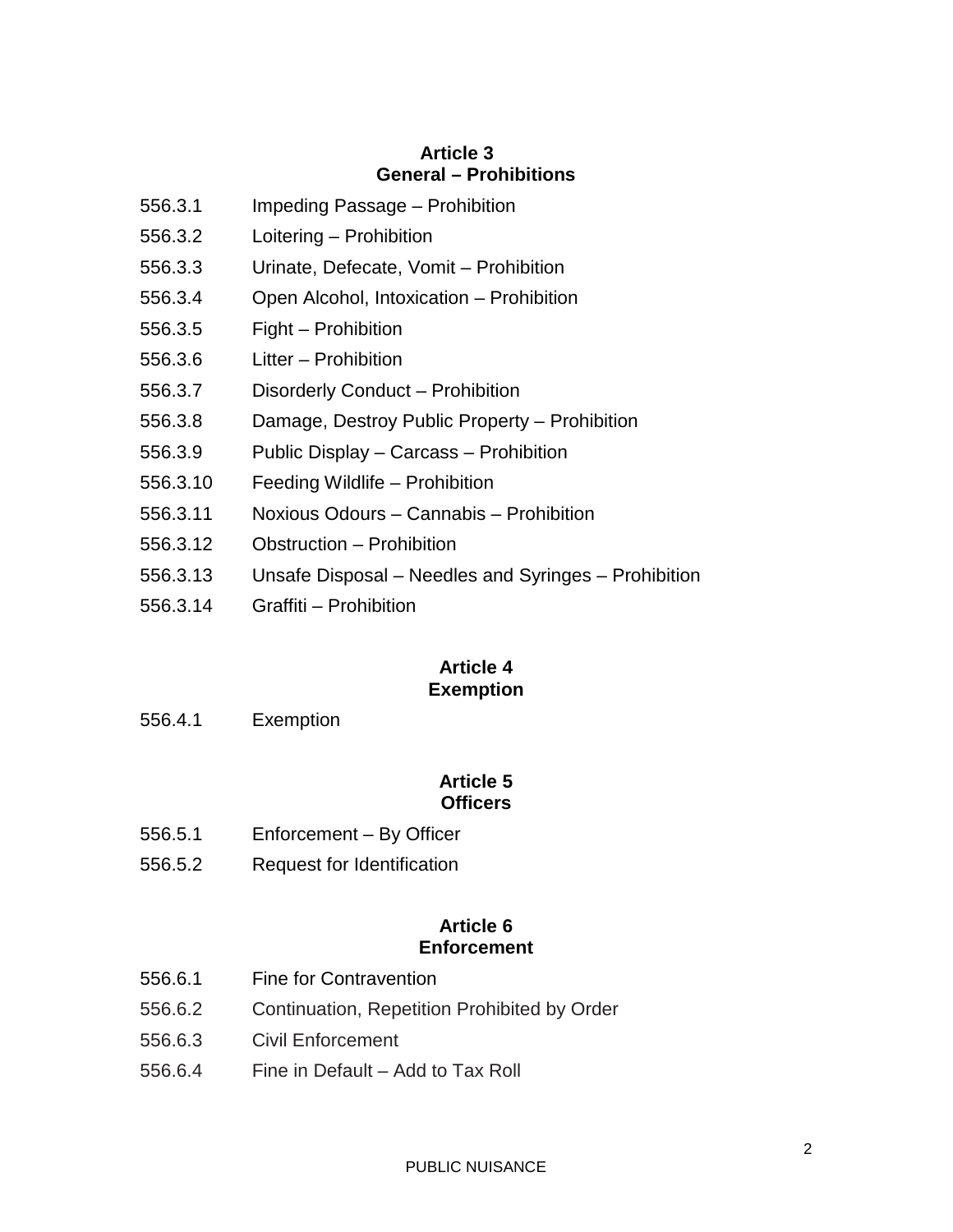## **Article 7 Validity, Severability and Interpretation**

- 556.7.1 Severability
- 556.7.2 Statutes
- 556.7.3 Singular and Plural Inclusions

#### **Article 8 Enactment**

556.8.1 Enactment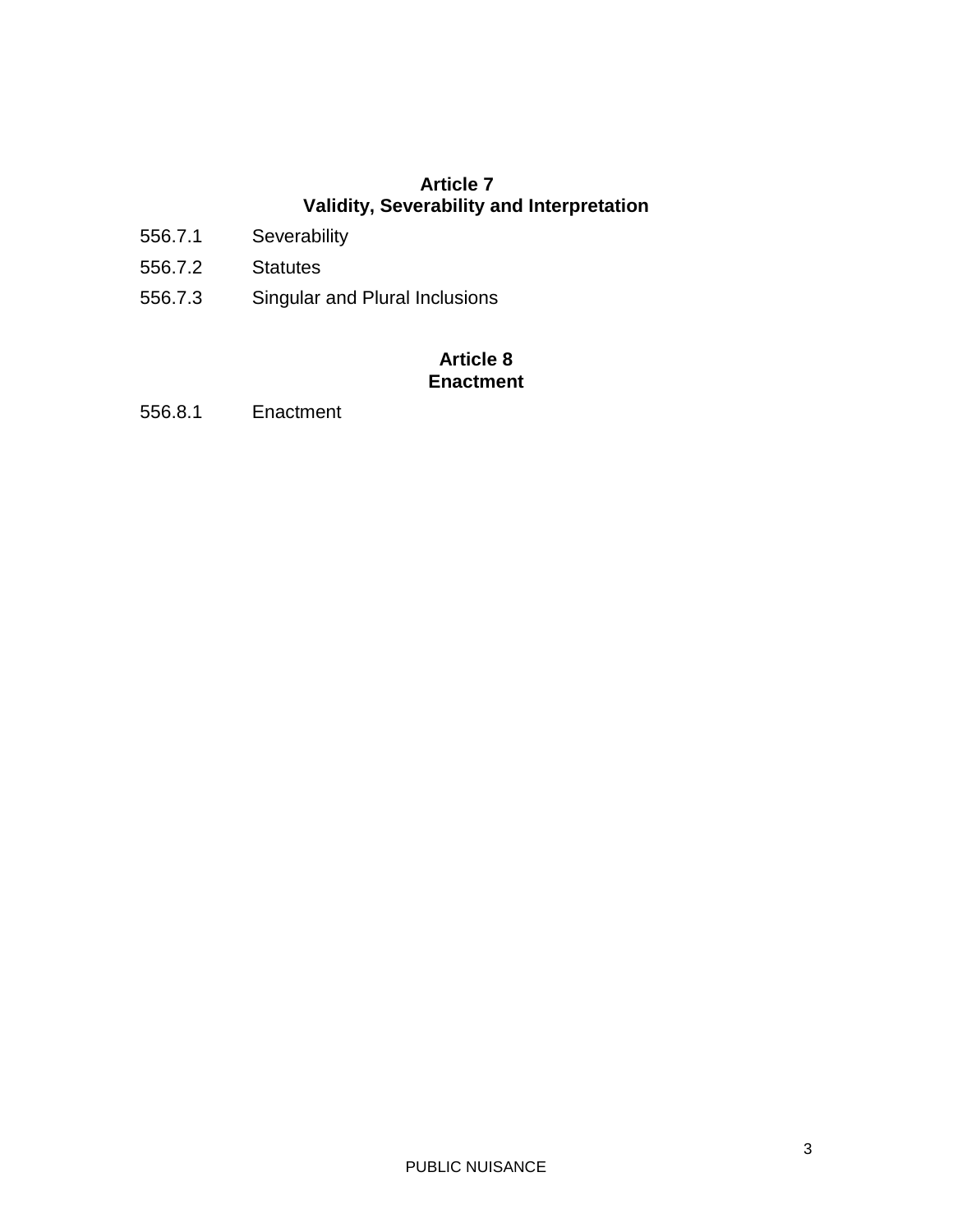# **Article 1**

# **Short Title**

# **556.1.1 Short Title**

The short title of this Chapter is the "Public Nuisance By-law".

# **Article 2**

## **Interpretation**

# **556.2.1 Carcass - Defined**

"Carcass" means the body or any part thereof of a dead animal.

# **556.2.2 City - Defined**

"City" means The Corporation of the City of Brantford.

# **556.2.3 Defecate - Defined**

"Defecate" means to discharge excrement from the human body.

# **556.2.4 Disorderly Conduct - Defined**

"Disorderly Conduct" means causing a public disturbance and, without limiting the generality of the foregoing, includes yelling, screaming, shouting, singing, and/or swearing that is likely to disturb and interferes with the reasonable enjoyment of someone else in a public place.

# **556.2.5 Feeding - Defined**

"Feeding" means furnishing or making food available and shall include leaving food outdoors in such a manner as to attract or to be accessible to animals, but does not include baiting during lawful activities or the growing of food for human consumption.

# **556.2.6 Fight - Defined**

"Fight" means any confrontation involving physical contact between two or more people.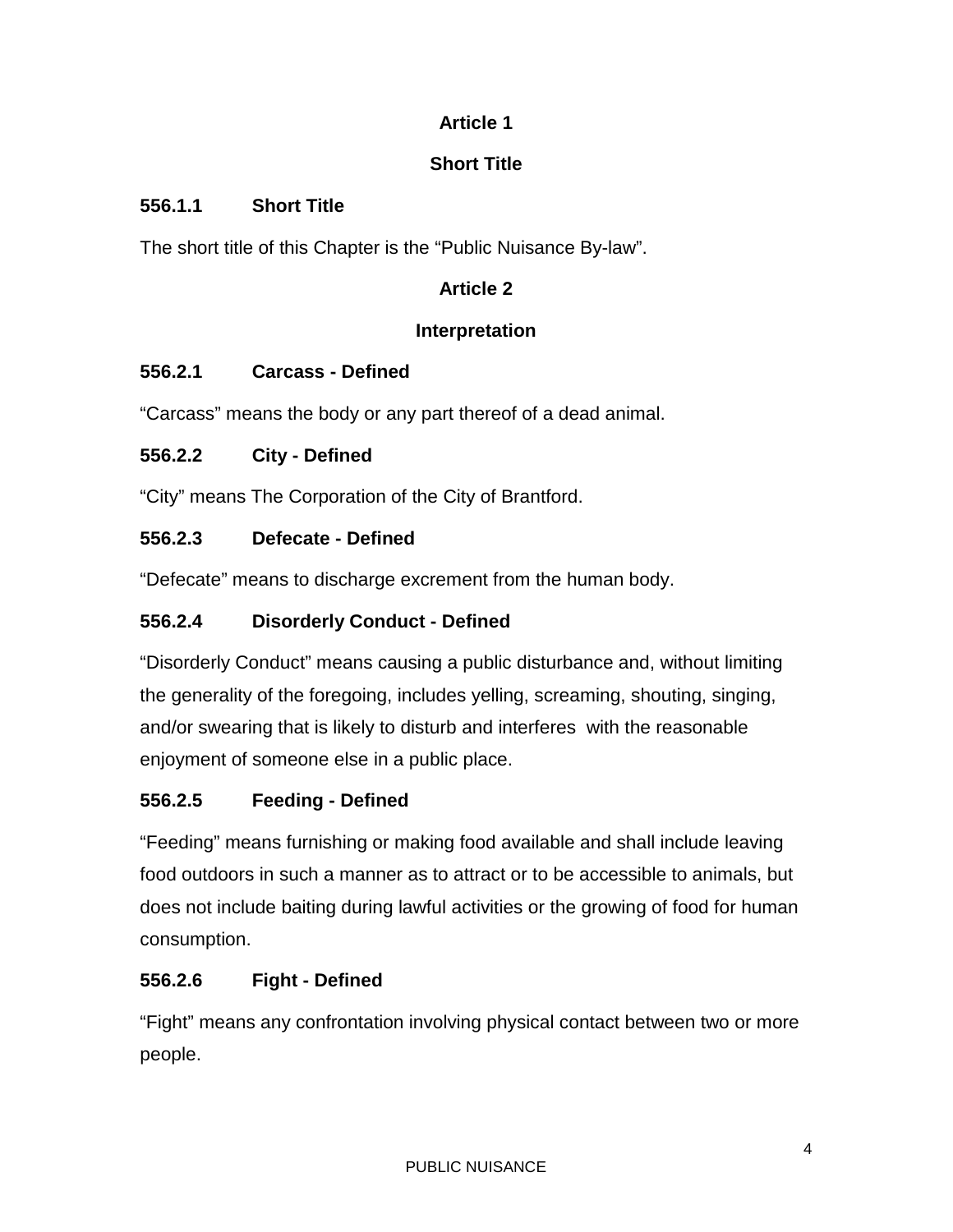## **556.2.7 Graffiti – Defined**

"Graffiti" means an unauthorized and deliberate defacement of property and includes markings, of one or more letters, symbol, marks, designs or drawings placed on any structure, place or thing without the consent of the property owner, excluding all signs as permitted in the Outdoor Sign By-law. By-law 44-2021, 23 February, 2021

## **556.2.8 Litter– Defined**

"Litter" means throwing, dropping, placing, or otherwise depositing or permitting to be deposited any garbage, paper, plastic, paper products, plastic products, cans, rubbish, other debris or objects on public or private property unless so authorized by the property owner.

## **556.2.9 Loitering - Defined**

"Loitering" means the lingering or hanging about in a public place with no purposeful activity or obstructing or making difficult the passage of persons in a public place or failing to move on after having been requested to do so.

### **556.2.10** *Municipal Act* **- Defined**

"*Municipal Act*" means the *Municipal Act, 2001*, S.O. 2001 c.25, as amended from time to time.

### **556.2.11 Noxious Odour - Defined**

"Noxious Odour" means an odour that is likely to disturb and interferes with the reasonable enjoyment of a Public Place by any person.

### **556.2.12 Officer - Defined**

"Officer" means a Municipal By-law Enforcement Officer appointed by City Council or a member of the Brantford Police Service.

### **556.2.13 Pedestrian-way - Defined**

"Pedestrian-way" means, without limiting the generality of the foregoing, any sidewalk, trail, or walkway designed for passage by pedestrians.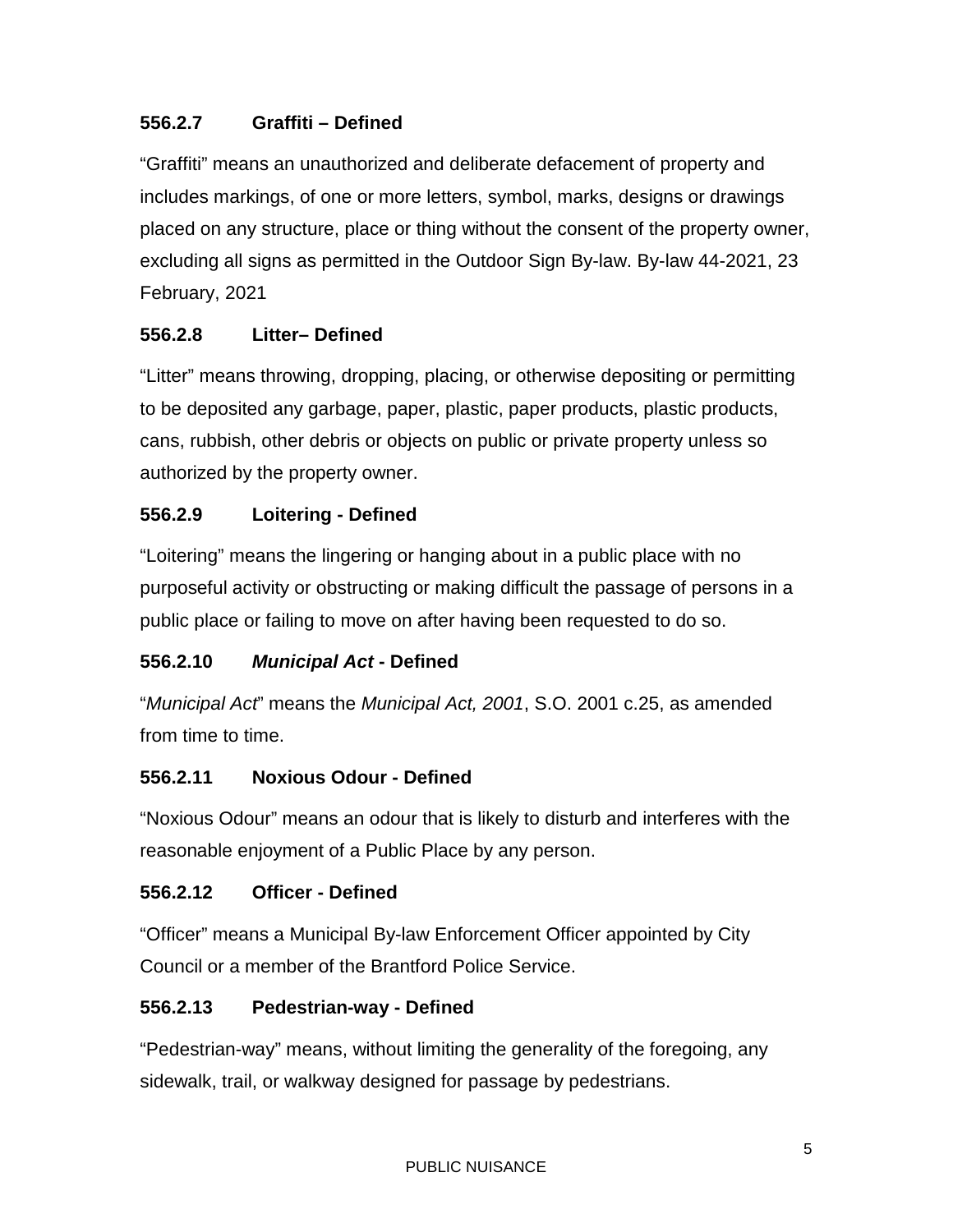## **556.2.14 Public Nuisance - Defined**

"Public Nuisance" means an action or activity that creates a disturbance, damages property or impacts the safety of residents of the City and includes all activities set out in Article 3 herein.

#### **556.2.15 Public Place - Defined**

"Public Place" means:

- (a) A place outdoors to which the public is ordinarily invited or permitted access, and shall include but not be limited to sidewalks, streets, any portion of a road allowance, parking lots, swimming pools, conservation areas, trails, parks and playgrounds;
- (b) School grounds; and
- (c) Land, premises or buildings owned, managed or maintained by the City.

#### **556.2.16 Public Property - Defined**

"Public Property" means property owned by the City.

#### **556.2.17 Urinate - Defined**

"Urinate" means to discharge urine from the human body.

#### **556.2.18 Unsafe Disposal - Defined**

"Unsafe Disposal" means throwing, dropping, placing, or otherwise depositing or permitting to be deposited needles or syringes, or any part thereof, in a manner other than in needle disposal containers or in accordance with the process prescribed by the Brant County Health Unit. By-law 210-2020, 15 Dec, 2020;

#### **556.2.19 Vomit - Defined**

"Vomit" means to throw up the contents of the stomach by the mouth.

#### **556.2.20 Interpretation –** *Legislation Act*

The provisions of Part VI of the *Legislation Act, 2006*, S.O. 2006, c. 21, Schedule F shall apply to this Chapter.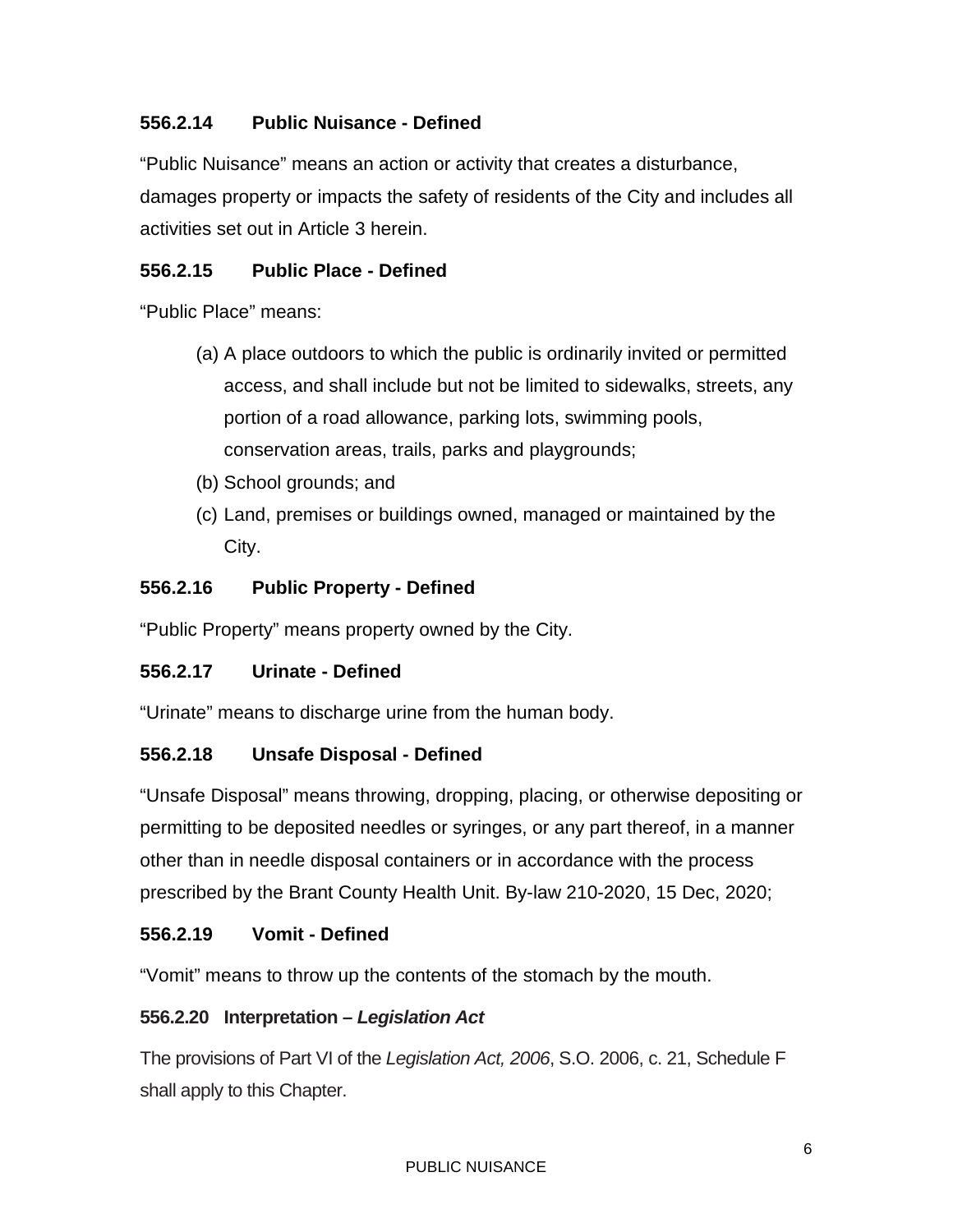# **Article 3**

# **General – Prohibitions**

# **556.3.1 Impeding Passage – Prohibition**

No person shall block, interfere with or otherwise impede the passage of any pedestrian on any City sidewalk or other City pedestrian-way, or portion thereof unless authorized by the City.

# **556.3.2 Loitering – Prohibition**

No person shall Loiter in any Public Place.

# **556.3.3 Urinate, Defecate, Vomit – Prohibition**

No person shall Urinate, Defecate or Vomit in a Public Place.

# **556.3.4 Open Alcohol, Intoxication – Prohibition**

No person shall carry open alcohol or be intoxicated in a Public Place.

# **556.3.5 Fight – Prohibition**

No person shall participate in a Fight in any Public Place.

# **556.3.6 Litter – Prohibition**

No person shall Litter in any Public Place or on private property without authorization from the owner.

# **556.3.7 Disorderly Conduct – Prohibition**

No person shall engage in any type of Disorderly Conduct in any Public Place.

# **556.3.8 Damage, Destroy Public Property – Prohibition**

No person shall damage or destroy or attempt to damage or destroy any Public Property.

# **556.3.9 Public Display – Carcass – Prohibition**

No person shall publicly display a Carcass.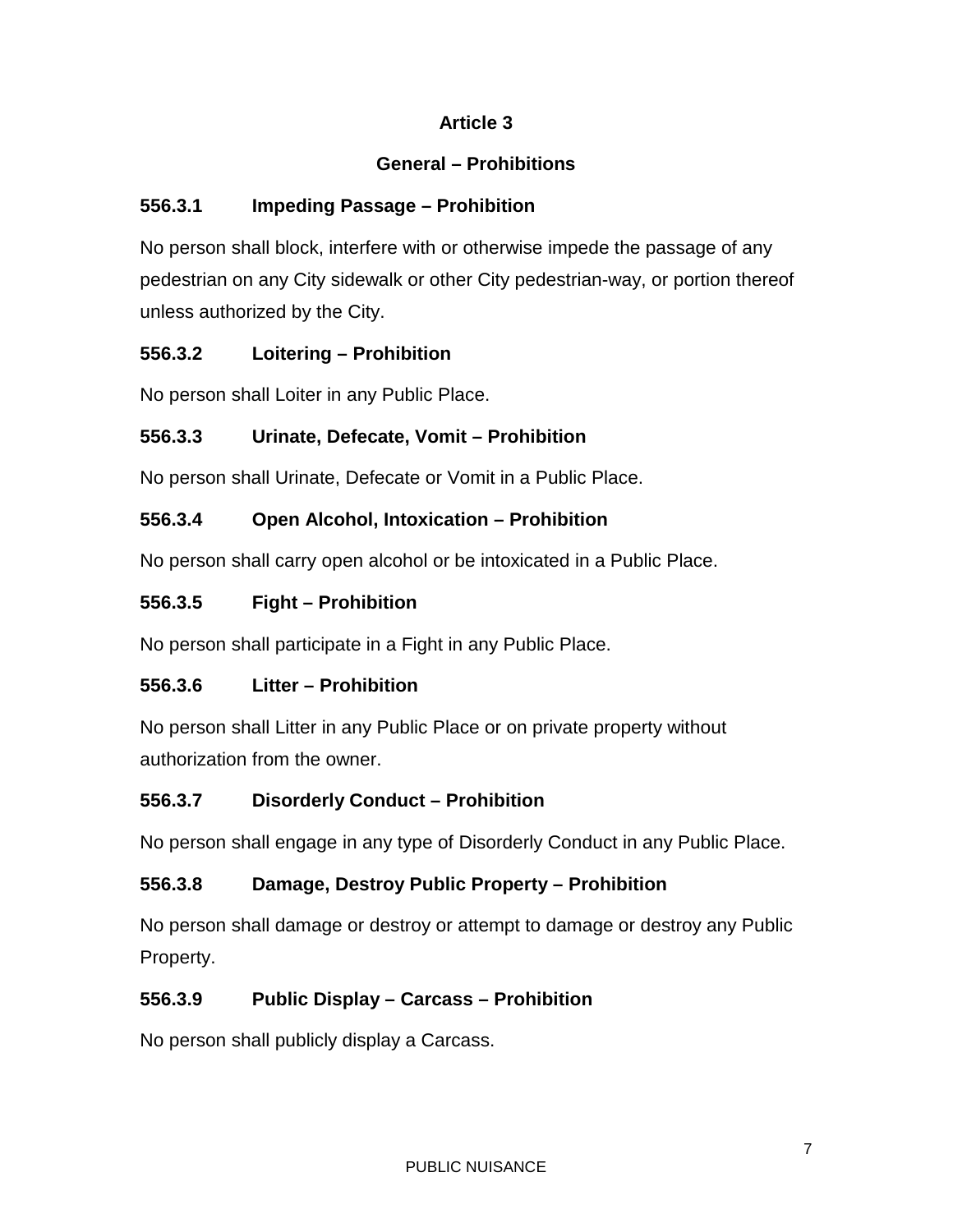# **556.3.10 Feeding Wildlife – Prohibition**

No person shall engage in Feeding of wildlife that causes animals to congregate in a manner that causes property damage.

# **556.3.11 Noxious Odours – Cannabis – Prohibition**

No person shall cause the emission of a Noxious Odour from cannabis in any Public Place.

## **556.3.12 Obstruction – Prohibition**

No person shall obstruct, hinder or otherwise interfere with an Officer while carrying out an investigation, making inquiries or performing an inspection for the purposes of enforcing this Chapter.

## **556.3.13 Unsafe Disposal – Needles and Syringes – Prohibition**

No person shall engage in or permit the Unsafe Disposal of needles and syringes. By-law 210-2020, 15 Dec, 2020;

### **556.3.14 Graffiti – Prohibition**

No person shall apply or place graffiti or cause or permit graffiti to be applied or placed on any property. By-law 44-2021, 23 February, 2021

### **Article 4**

### **Exemption**

### **556.4.1 Exemption**

This Chapter shall not apply to:

- (a) The City and its employees, agents with authorization of the City, or contractors carrying out their duties on behalf of the City; or
- (b) Any Police Officer carrying out police activities.

### **Article 5**

### **Officers**

### **556.5.1 Enforcement – By Officer**

The provisions of this Chapter shall be enforced by an Officer.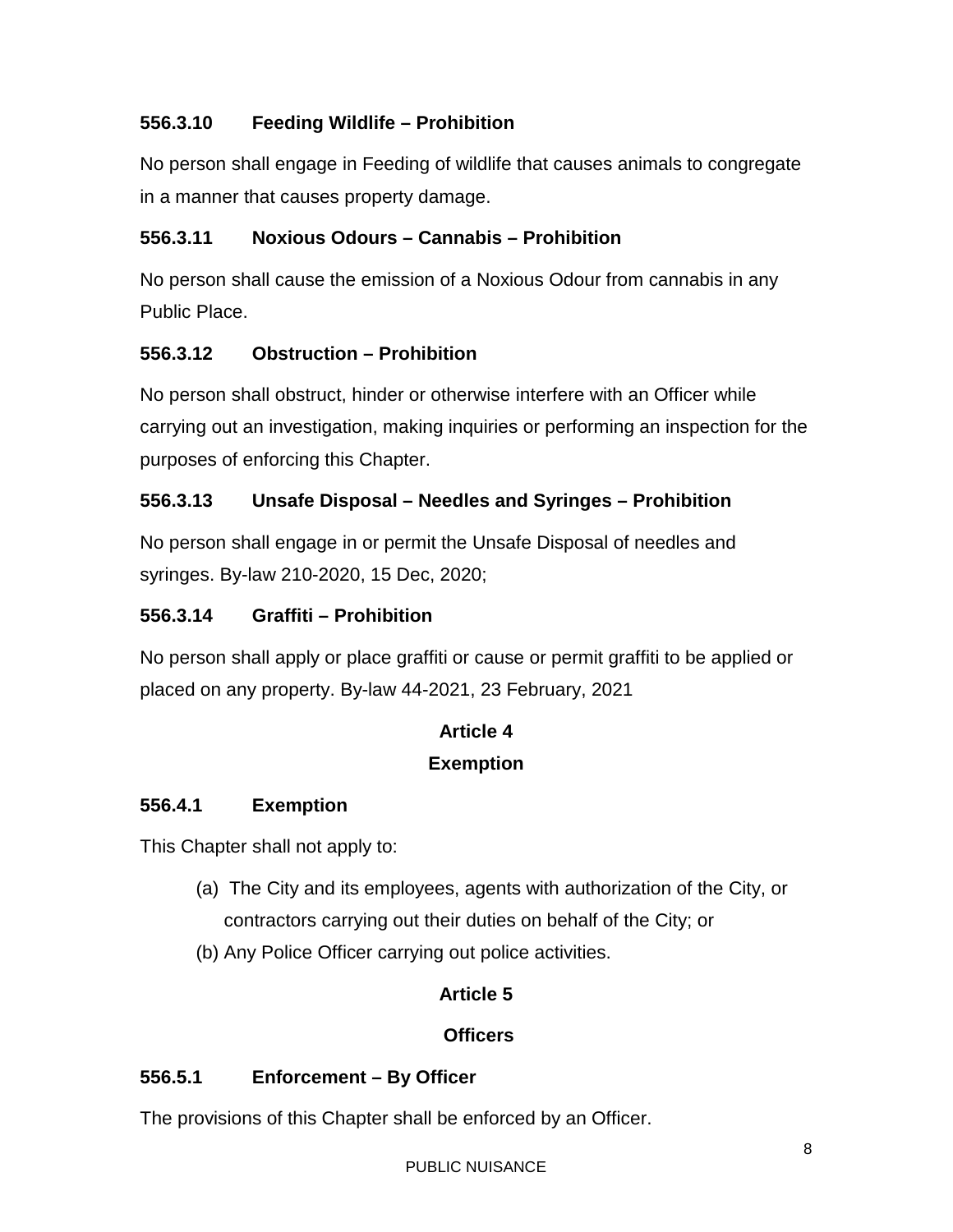## **556.5.2 Request for Identification**

An Officer who has reasonable grounds to believe that a person has contravened any provision of this Chapter may require that person to provide identification of themselves.

### **556.5.3 Identification - Obstruction**

Every person who is required by an Officer to provide identification of him or herself under Section 556.5.2 shall identify themselves to the Officer. Giving their correct name, date of birth and address shall constitute sufficient identification. Failure to do so shall constitute obstruction of the Officer as per Section 556.3.11 of this Chapter.

### **Article 6**

#### **Enforcement**

### **556.6.1 Fine for Contravention**

Every person who contravenes any provision of this Chapter is guilty of an offence and upon conviction is liable to pay such fines and penalties as are prescribed pursuant to the *Provincial Offences Act*, R.S.O. 1990 c. P.33.

### **556.6.2 Continuation, Repetition Prohibited by Order**

The court in which the conviction has been entered, and any court of competent jurisdiction thereafter, may make an order prohibiting the continuation or repetition of the offence by the person convicted, and such order shall be in addition to any other penalty imposed on the person convicted.

#### **556.6.3 Civil Enforcement**

Where a fine is in default, the City of Brantford may proceed with civil enforcement against the person upon whom the fine has been imposed, pursuant to the *Provincial Offences Act*, R.S.O. 1990, Chapter P.33.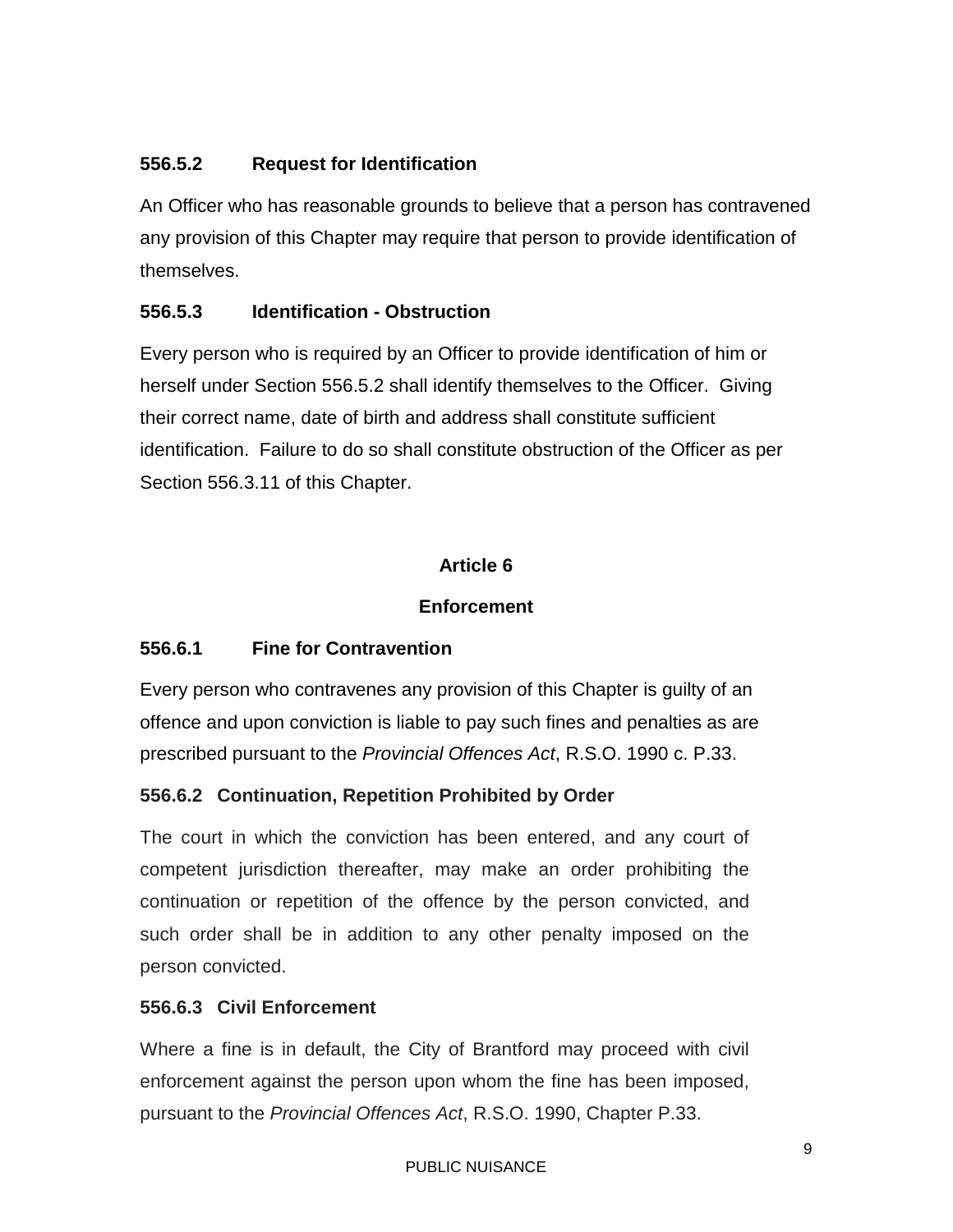### **556.6.4 Fine in Default – Add to Tax Roll**

The City of Brantford may make a request to the treasurer of a local municipality to add any part of a fine that is in default to the tax roll for any property in the local municipality for which all of the owners are responsible for paying the fine, and collect it in the same manner as municipal taxes.

## **Article 7**

## **Validity, Severability and Interpretation**

### **556.7.1 Severability**

Should a court of competent jurisdiction declare a part or the whole of any provision of this Chapter to be invalid, or of no force and effect, the provision or part is deemed severable from this Chapter and it is the intention of Council that the remainder survive and be applied and enforced in accordance with its terms to the extent possible under the law.

### **556.7.2 Statutes**

Whenever any reference is made in this Chapter to a statute or regulation of the Province of Ontario, such reference shall be deemed to include all subsequent amendment to such statute or regulation and all successor legislation.

# **556.7.3 Singular and Plural Inclusions**

Words importing the singular number shall include the plural and words importing the masculine gender shall include the feminine, and the converse of the foregoing also applies, unless the context of the Chapter requires otherwise.